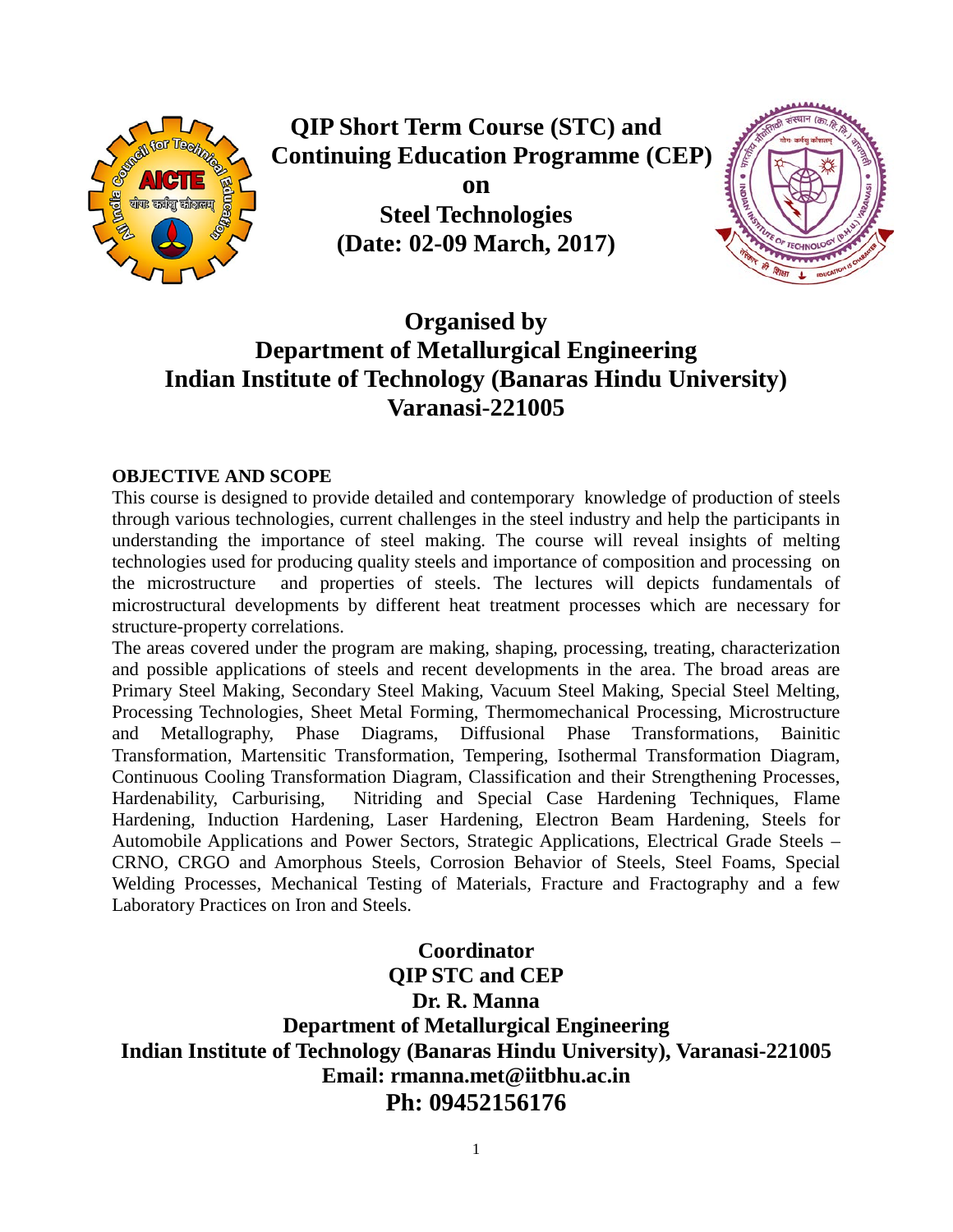## **IMPORTANT DATES**

Last date for receiving applications: February 21, 2017 Intimation to the applicants: February 27, 2017.

### **ENQUIRES SHOULD BE ADDRESSED TO**

Dr. R. Manna Associate Professor Department of Metallurgical Engineering, Indian Institute of Technology (Banaras Hindu University), Varanasi – 221 005 E-mail: rmanna.met@iitbhu.ac.in Mobile: 91-9452156176 Fax : 91-542-2369478

## **CATEGORY I: REGISTRATION FOR QIP SPONSORED**

**Teachers from AICTE approved Institutions**: Participants should bring a letter of nomination from their head of institution stating that they are being deputed for the course. **There is no registration/ accommodation fee**. However, a Demand Draft of Rs. 2,000/- (drawn in favor of "**Registrar, IIT(BHU), Varanasi**") should be enclosed with the application form which will be refunded to the participants attending the course. Total reserved seats for QIP candidates is 30 which will be awarded on first-cum-first served basis. The refund amount will not be returned to those who will be absent.

### **CATEGORY II: REGISTRATION FOR OTHERS (CEP)**

- 1. Scientists / Technologists / Engineers from industry or government institutions: should apply by 13 February, 2017, course fee: 20,000/-. (Course fee is Rs. 25,000 per person after 13 February, 2017).
- 2. Faculties from University and Engineering Colleges: should apply by February 21, 2017, course fee: 15,000/-. Course fee is Rs. 17,000 per person after February 21, 2017).

Candidates will be provided course materials, working lunches, tea and snacks during the course hours. Registration fees, boarding and lodging expenses will be waived for QIP sponsored candidates. To-and-fro travel cost (up to A/C 3-tier rail fare only) by the shortest route between the place of work and the venue of the course will be reimbursed for Category –I. It should be borne by the participants of **other category**.

The registration fees in Demand Draft should be in favor of *'Registrar, IIT (BHU), Varanasi'* payable at Varanasi along with completed registration form to be sent to Dr. R. Manna, Associate Professor, Department of Metallurgical Engineering, Indian Institute of Technology (Banaras Hindu University), Varanasi-221005 (U.P.), INDIA. Also, send the scanned copy of the registration form and draft through email of the Coordinator (rmanna.met@iitbhu.ac.in) and cc to Coordinator QIP **(coordinator.qip@itbhu.ac.in).**

#### **CERTIFICATE**

A certificate of participation would be issued to all the participants.

#### **COURSE FACULTY**

Faculty members/experts from premier institutions.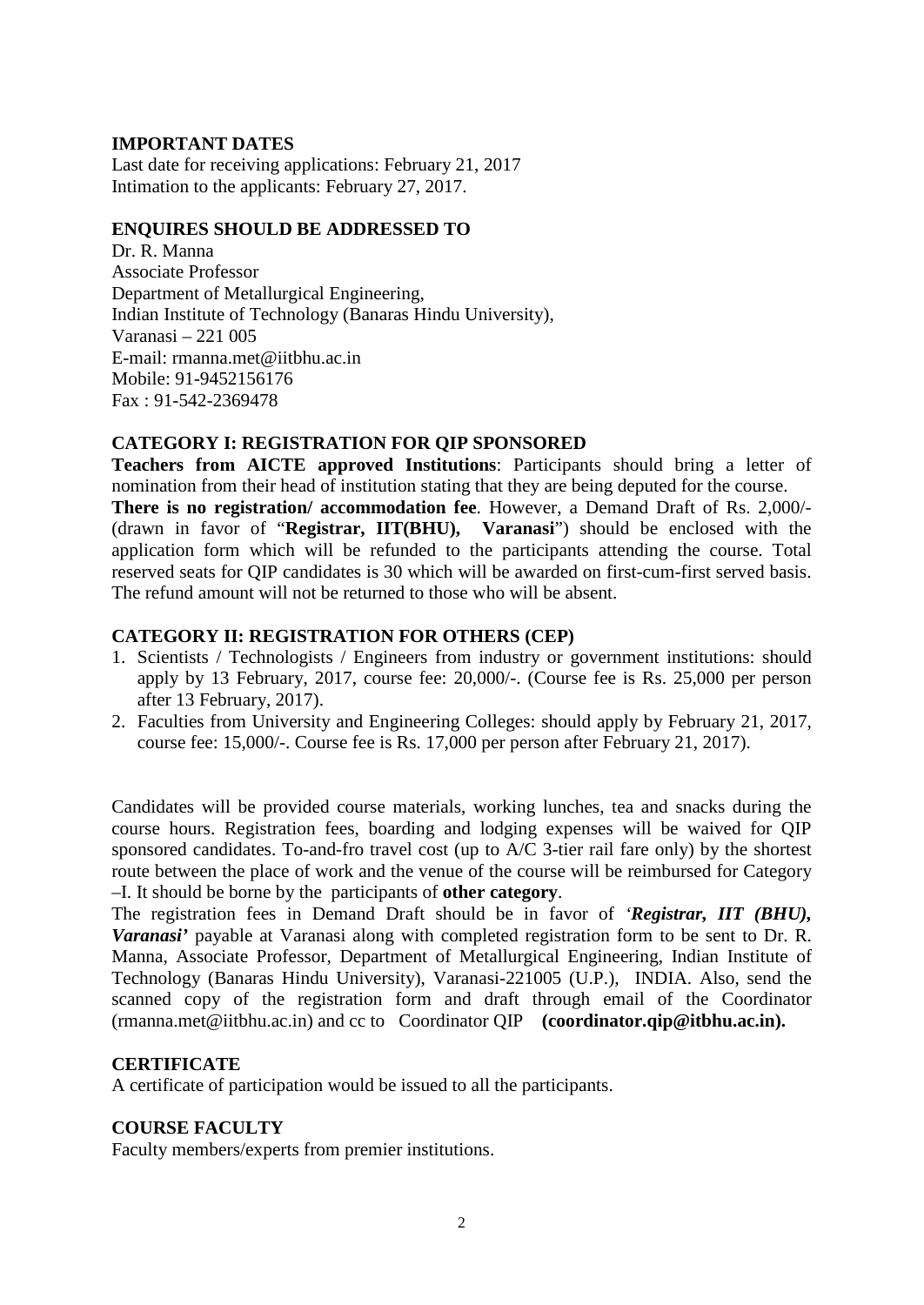#### **WHO SHOULD ATTEND**

Faculty members of Institutions, Engineering Colleges and Universities, working professionals in the area of Iron and Steel Making processes, developing or characterizing steel/special steel products/professionals/ managers/Engineers, administrators in the iron and steel making technologies.

#### **LOCATION**

Varanasi is well connected to almost all parts of the India by railways. Also it is well connected via Air to Delhi, Mumbai, Kolkata, Hyderabad, and Bengaluru. There are frequent flight services from New Delhi. The Institute is located in the extreme south of the Varanasi city and about 7 km away from Varanasi Cantt Railway Station and 30 km from the Babatpur (Varanasi) airport. Taxis, Auto-rickshaws, are available as transport.

## **ACCOMMODATION**

Limited shared accommodations in the guest house is available for Faculty members of AICTE approved Institutions, Engineering Colleges. Others have to make their own arrangements. Accommodation may be arranged for Category II subject to availability of rooms at GTAC.

### **TITLES OF LECTURES**

Primary Steel Making, Secondary Steel Making, Vacuum Steel Making, Special Steel Melting, Processing Technologies of Steels-(Ingot, CC And CSP), Sheet Metal Forming into Near-Net Shape Components, Thermomechanical Processing of Steels, Fundamentals of Microstructure and Metallography, Phase Diagrams of Steels, Diffusional Phase Transformations in Steels, Bainitic Transformation in Steels, Martensitic Transformation in Steels, Tempering of Steels, Isothermal Transformation Diagrams, Heat Treatments Based on Isothermal Transformations, Continuous Cooling Transformation Diagrams, Heat Treatment Processes based on Continuous Cooling Transformations, Steels-Classification and their Strengthening Processes, Basics of Hardenability-Grossman Method, Hardenability Tests-Grange- Hot Brine Test, Jominy-End- Quench Test, Timken's Air Hardenability Test, Case Hardening I: Carburising, Case Hardening II: Nitriding and Special Case Hardening Techniques, Surface Hardening: Flame Hardening, Induction Hardening, Laser Hardening, Electron Beam Hardening, Steels fFor Automobile Applications and Power Sectors, Steels for Strategic Applications-(Aerospace, Defence And Nuclear Programs), Electrical Grade Steels –CRNO, CRGO and Amorphous Steels, Corrosion Behavior of Steels, Steel Foams, Special Welding Processes, Mechanical Testing of Materials, Fracture and Fractography, Metallography and Heat Treatment Laboratory, X-Ray and Electron Metallography Laboratory, Mechanical Testing Laboratory, Ferrous Processing Laboratory.

#### **SPEAKERS:**

Prof. S. N. Ojha, Prof. G. V. S. Sastry, Prof. R. K. Mandal, Prof. Vakil Singh, Prof. N. K. Mukhopadhyay, Prof. N. C. Santhi Srinivas. Prof. B. N. Sarma, Dr. O. P. Sinha, Dr. C. K. Behera, Dr. R. Manna, Dr. G. S. Mahobia, Dr. K. Chattopadhyay, Dr. J. Basu, Dr. N. K. Prasad, Dr. J. K. Singh